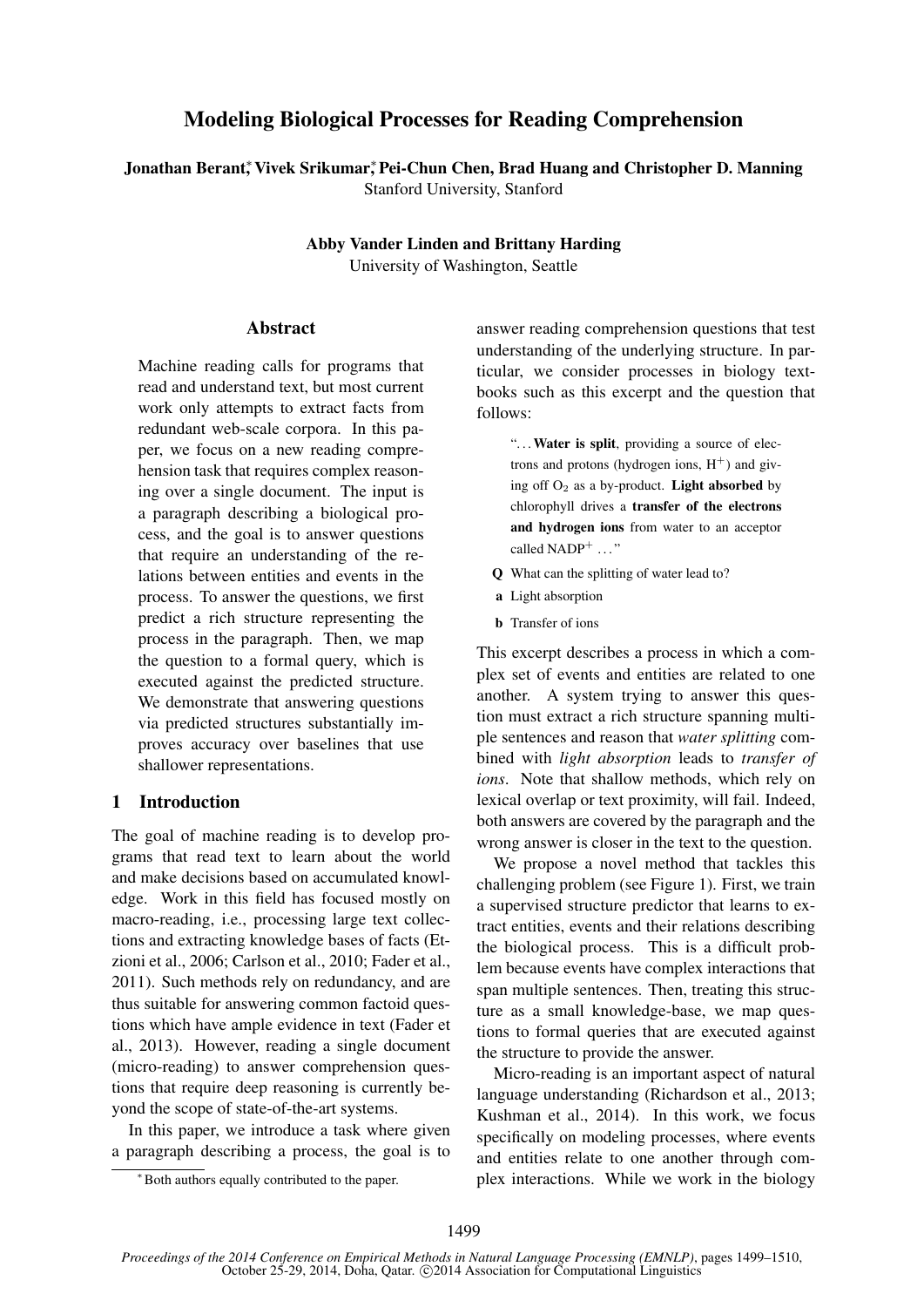

Figure 1: An overview of our reading comprehension system. First, we predict a structure from the input paragraph (the top right portion shows a partial structure skipping some arguments for brevity). Circles denote events, squares denote arguments, solid arrows represent event-event relations, and dashed arrows represent event-argument relations. Second, we map the question paired with each answer into a query that will be answered using the structure. The bottom right shows the query representation. Last, the two queries are executed against the structure, and a final answer is returned.

domain, processes are abundant in domains such as chemistry, economics, manufacturing, and even everyday events like shopping or cooking, and our model can be applied to these domains as well.

The contributions of this paper are:

- 1. We propose a reading comprehension task which requires deep reasoning over structures that represent complex relations between multiple events and entities.
- 2. We present PROCESSBANK, a new dataset consisting of descriptions of biological processes, fully-annotated with rich process structures, and accompanied by multiplechoice questions.
- 3. We present a novel method for answering questions, by predicting process structures and mapping questions to queries. We demonstrate that by predicting structures we can improve reading comprehension accuracy over baselines that do not exploit the underlying structure.

The data and code for this paper are available at http://www-nlp.stanford.edu/ software/bioprocess.

### 2 Task Definition and Setup

This section describes the reading comprehension task we address and the accompanying dataset. We will use the example in Figure 1 as our running example throughout the paper.

Our goal is to tackle a complex reading comprehension setting that centers on understanding

the underlying meaning of a process description. We target a multiple-choice setting in which each input consists of a paragraph of text describing a biological process, a question, and two possible answers. The goal is to identify the correct answer using the text (Figure 1, left). We used the 148 paragraphs from the textbook *Biology* (Campbell and Reece, 2005) that were manually identified by Scaria et al. (2013). We extended this set to 200 paragraphs by including additional paragraphs that describe biological processes. Each paragraph in the collection represents a single biological process and describes a set of events, their participants and their interactions.

Because we target understanding of paragraph meaning, we use the following desiderata for building the corpus of questions and answers:

- 1. The questions should focus on the events and entities participating in the process described in the paragraph, and answering the questions should require reasoning about the relations between those events and entities.
- 2. Both answers should have similar lexical overlap with the paragraph. Moreover, names of entities and events in the question and answers should appear as in the paragraph and not using synonyms. This is to ensure that the task revolves around reading comprehension rather than lexical variability.<sup>1</sup>
- A biologist created the question-answer part of

<sup>&</sup>lt;sup>1</sup>Lexical variability is an important problem in NLP, but is not the focus of this task.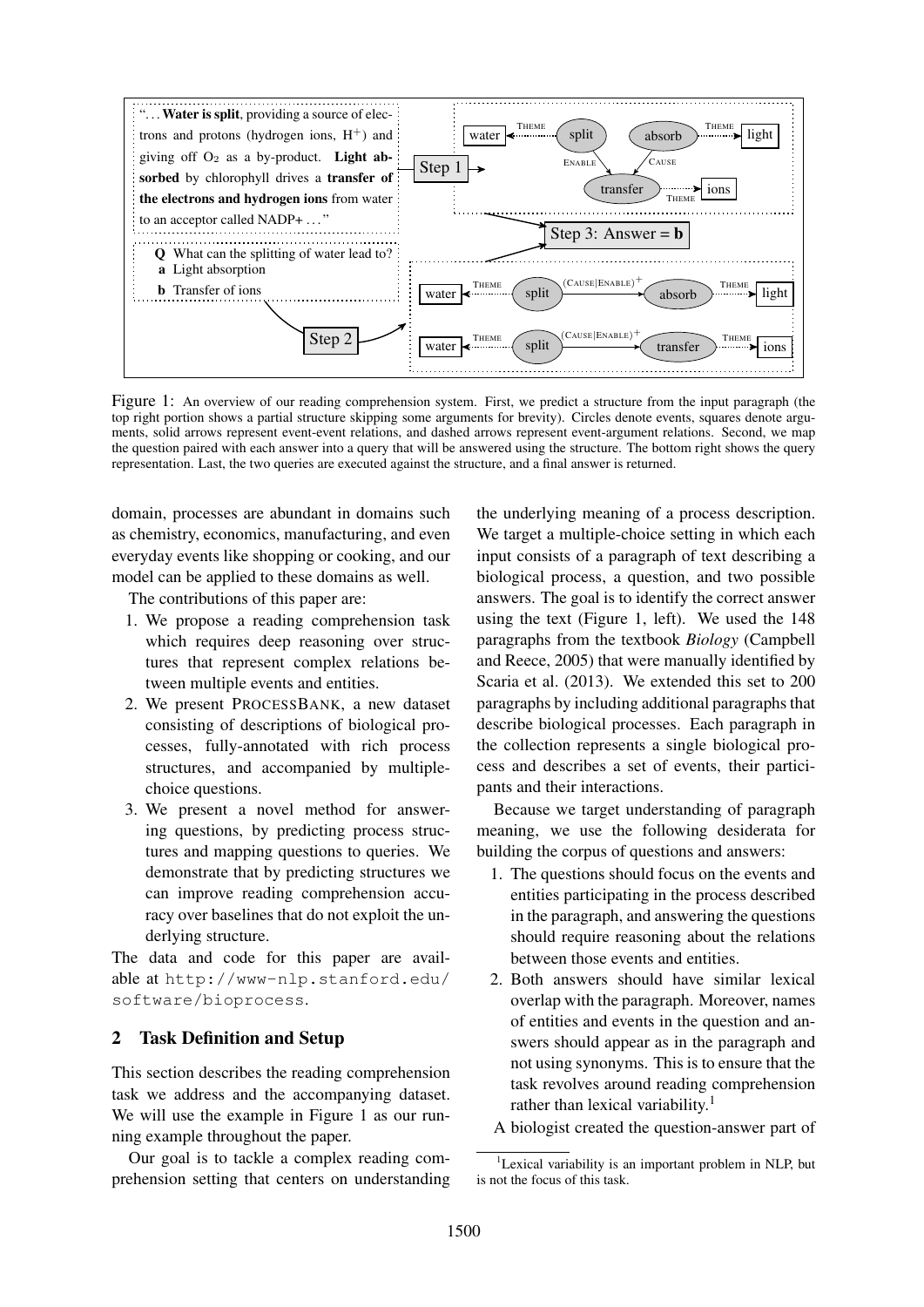the corpus comprising of 585 questions spread over the 200 paragraphs. A second annotator validated 326 randomly chosen questions and agreed on the correct answer with the first annotator in 98.1% of cases. We provide the annotation guidelines in the supplementary material.

Figure 1 (left) shows an excerpt of a paragraph describing a process and an example of a question based on it. In general, questions test an understanding of the interactions between multiple events (such as causality, inhibition, temporal ordering), or between events and entities (i.e., roles of entities in events), and require complex reasoning about chains of event-event and event-entity relations.

#### 3 The Structure of Processes

A natural first step for answering reading comprehension questions is to identify a structured representation of the text. In this section, we define this structure. We broadly follow the definition of Scaria et al. (2013), but modify important aspects, highlighted at the end of this section.

A paragraph describing a process is a sequence of tokens that describes events, entities and their relations (see Figure 1, top right). A *process* is a directed graph  $(\mathcal{T}, \mathcal{A}, \mathcal{E}_{tt}, \mathcal{E}_{ta})$ , where the nodes  $T$  are labeled event triggers, the nodes  $A$  are arguments,  $\mathcal{E}_{tt}$  are labeled edges describing eventevent relations, and  $\mathcal{E}_{ta}$  are labeled edges from triggers to arguments denoting semantic roles (see Figure 1 top right for a partial structure of the running example). The goal of process extraction is to generate the process graph given the input paragraph.

Triggers and arguments A trigger is a token span denoting the occurrence of an event. In Figure 1, *split*, *absorbed* and *transfer* are event triggers. In rare cases, a trigger denotes the *nonoccurrence* of an event. For example, in *"sympatric speciation can occur when gene flow is blocked"*, *sympatric speciation* occurs if *gene flow* does *not* happen. Thus, nodes in T are labeled as either a T-YES or T-NO to distinguish triggers of events that occur from triggers of events that do not occur. Arguments are token spans denoting entities that participate in the process (such as *water*, *light* and *ions* in Figure 1).

**Semantic roles** The edges  $\mathcal{E}_{ta}$  from triggers to arguments are labeled by the semantic roles

AGENT, THEME, SOURCE, DESTINATION, LO-CATION, RESULT, and OTHER for all other roles. Our running example shows three THEME semantic roles for the three triggers. For brevity, the figure does not show the RESULT of the event *split*, namely, both *source of electrons and protons (hydrogen ions,*  $H^+$ *)* and  $O_2$ .

Event-event relations The directed edges  $\mathcal{E}_{tt}$ between triggers are labeled by one of eight possible event-event relations. These relations are central to answering reading comprehension questions, which test understanding of the dependencies and causal relations between the process events. We first define three relations that express a dependency between two event triggers  $u$  and  $v$ .

- 1. CAUSE denotes that  $u$  starts before  $v$ , and if  $u$  happens then  $v$  happens (Figure 1).
- 2. ENABLE denotes that  $u$  creates conditions necessary for the occurrence of  $v$ . This means that  $u$  starts before  $v$  and  $v$  can only happen if u happens (Figure 1).<sup>2</sup>
- 3. PREVENT denotes that  $u$  starts before  $v$  and if  $u$  happens, then  $v$  does not happen.

In processes, events sometimes depend on more than one other event. For example, in Figure 1 (right top) *transfer of ions* depends on both *water splitting* as well as *light absorption*. Conversely, in Figure 2, the *shifting* event results in either one of two events but not both. To express both conjunctions and disjunctions of related events we add the relations CAUSE-OR, ENABLE-OR and PREVENT-OR, which express disjunctions, while the default CAUSE, ENABLE, and PREVENT express conjunction (Compare the CAUSE-OR relations in Figure 2 with the relations in Figure 1).

We define the SUPER relation to denote that event u is part of event v. (In Figure 2, *slippage* is a sub-event of *replication*.) Last, we use the event coreference relation SAME to denote two event mentions referring to the same event.

Notice that the assignments of relation labels interact across different pairs of events. As an example, if event  $u$  causes event  $v$ , then  $v$  can not cause  $u$ . Our inference algorithm uses such structural constraints when predicting process structure (Section 4).

<sup>&</sup>lt;sup>2</sup>In this work, we do not distinguish causation from facilitation, where  $u$  can help  $v$  but is not absolutely required. We instructed the annotators to ignore the inherent uncertainty in these cases and use CAUSE.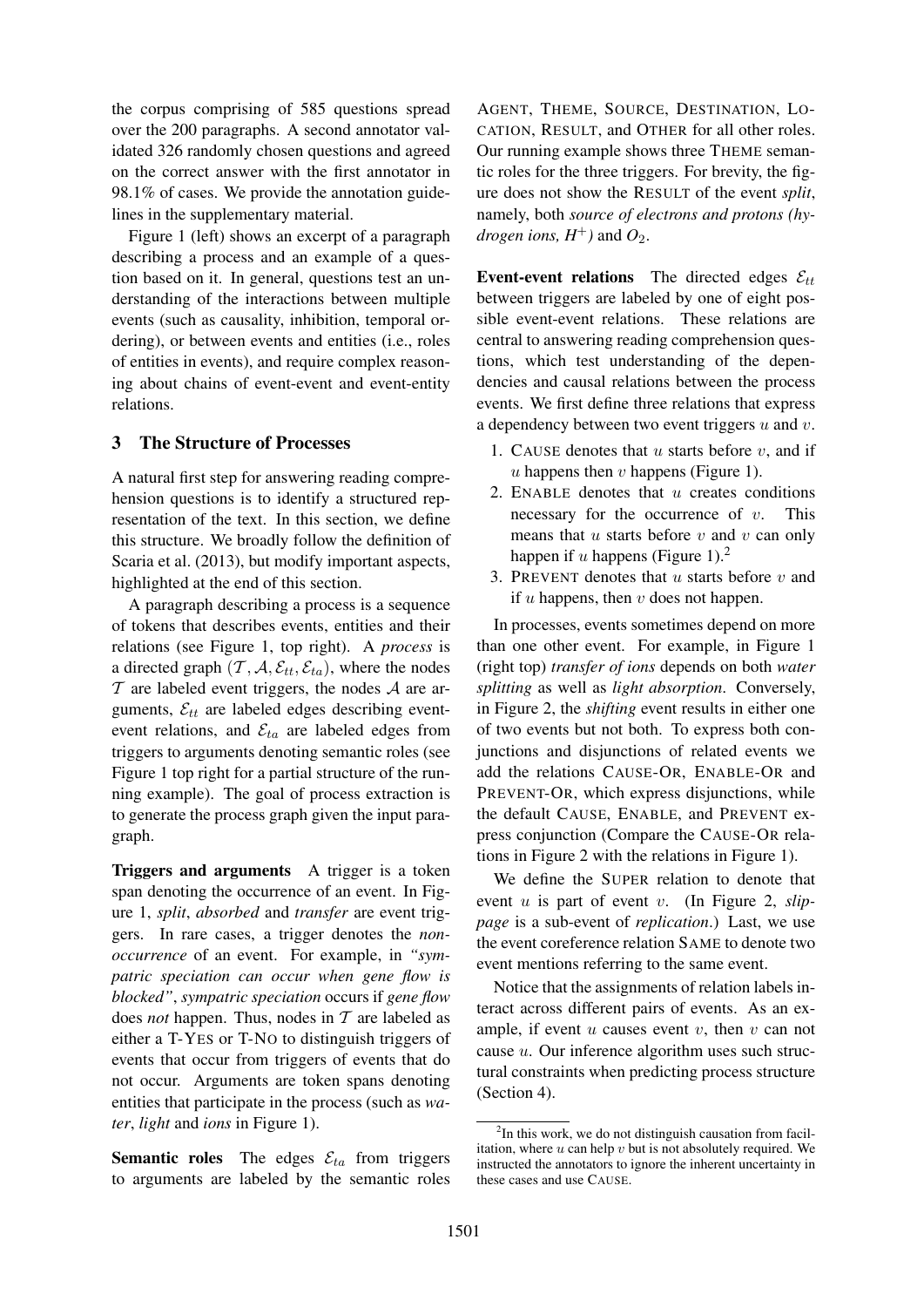

Figure 2: Partial example of a process, as annotated in our dataset.

|                | Avg  | Min |    |
|----------------|------|-----|----|
| # of triggers  | 7.0  |     |    |
| # of arguments | 11.3 |     | 36 |
| # of relation  | 79   |     |    |

Table 1: Statistics of triggers, arguments and relations over the 200 annotated paragraphs.

Three biologists annotated the same 200 paragraphs described in Section 2 using the brat annotation tool (Stenetorp et al., 2012). For each paragraph, one annotator annotated the process, and a second validated its correctness. Importantly, the questions and answers were authored separately by a different annotator, thus ensuring that the questions and answers are independent from the annotated structures. Table 1 gives statistics over the dataset. The annotation guidelines are included in the supplementary material.

Relation to Scaria et al. (2013) Scaria et al. (2013) also defined processes as graphs where nodes are events and edges describe event-event relations. Our definition differs in a few important aspects.

First, the set of event-event relations in that work included temporal relations in addition to causal ones. In this work, we posit that because events in a process are inter-related, causal dependencies are sufficient to capture the relevant temporal ordering between them. Figure 1 illustrates this phenomenon, where the temporal ordering between the events of *water splitting* and *light absorption* is unspecified. It does not matter whether one happens before, during, or after the other. Furthermore, the incoming causal links to *transfer* imply that the event should happen after *splitting* and *absorption*.

A second difference is that Scaria et al. (2013) do not include disjunctions and conjunctions of events in their formulation. Last, Scaria et al.

(2013) predict only relations given input triggers, while we predict a full process structure.

# 4 Predicting Process Structures

We now describe the first step of our algorithm. Given an input paragraph we predict events, their arguments and event-event relations (Figure 1, top). We decompose this into three sub-problems:

- 1. Labeling trigger candidates using a multiclass classifier (Section 4.1).
- 2. For each trigger, identifying an overcomplete set of possible arguments, using a classifier tuned for high recall (Section 4.2).
- 3. Jointly assigning argument labels and relation labels for all trigger pairs (Section 4.3).

The event-event relations CAUSE, ENABLE, CAUSE-OR and ENABLE-OR, form a semantic cluster: If  $(u, v)$  is labeled by one of these, then the occurrence of  $v$  depends on the occurrence of  $u$ . Since our dataset is small, we share statistics by collapsing all four labels to a single ENABLE label. Similarly, we collapse the PREVENT and PREVENT-OR labels, overall reducing the number of relations to four.

For brevity, in what follows we only provide a flavor of the features we extract, and refer the reader to the supplementary material for details.

### 4.1 Predicting Event Triggers

The first step is to identify the events in the process. We model the trigger detector as a multiclass classifier that labels all content words in the paragraph as one of T-YES, T-NO or NOT-TRIGGER (Recall that a word can trigger an event that occurred, an event that did not occur, or not be a trigger at all). For simplicity, we model triggers as single words, but in the gold annotation about 14% are phrases (such as *gene flow*). Thus, we evaluate trigger prediction by taking heads of gold phrases. To train the classifier, we extract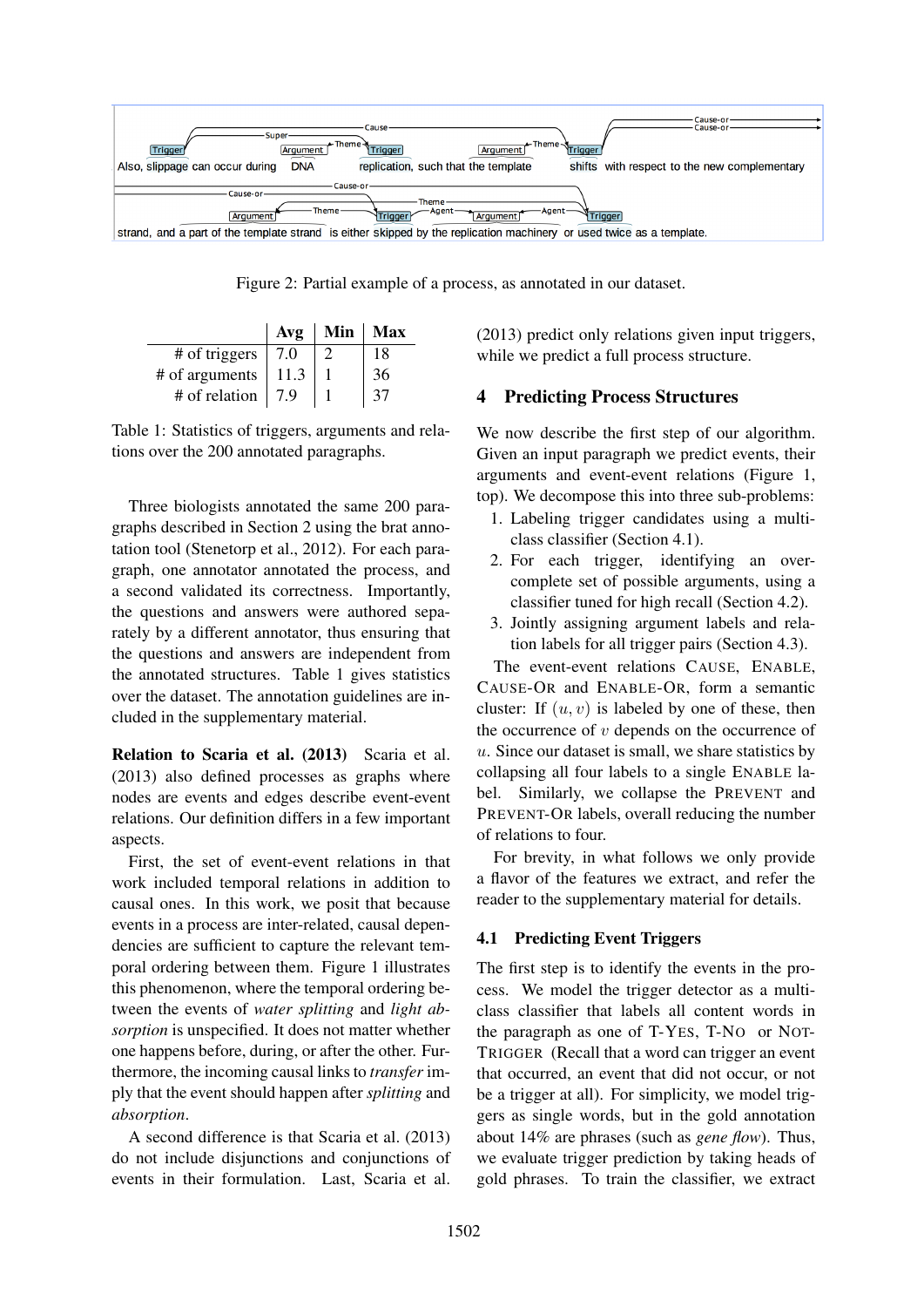the lemma and POS tag of the word and adjacent words, dependency path to the root, POS tag of children and parent in the dependency tree, and clustering features from WordNet (Fellbaum, 1998), Nomlex (Macleod et al., 1998), Levin verb classes (Levin, 1993), and a list of biological processes compiled from Wikipedia.

### 4.2 Filtering Argument Candidates

Labeling trigger-argument edges is similar to semantic role labeling. Following the standard approach (Punyakanok et al., 2008), for each trigger we collect all constituents in the same sentence to build an over-complete set of plausible candidate arguments. This set is pruned with a binary classifier that is tuned for high recall (akin to the argument identifier in SRL systems). On the development set we filter more than half of the argument candidates, while achieving more than 99% recall. This classifier is trained using argument identification features from Punyakanok et al. (2008).

At the end of this step, each trigger has a set of candidate arguments which will be labeled during joint inference. In further discussion, the argument candidates for trigger t are denoted by  $A_t$ .

### 4.3 Predicting Arguments and Relations

Given the output of the trigger classifier, our goal is to jointly predict event-argument and eventevent relations. We model this as an integer linear program (ILP) instance described below. We first describe the inference setup assuming a model that scores inference decisions and defer description of learning to Section 4.4. The ILP has two types of decision variables: arguments and relations.

Argument variables These variables capture the decision that a candidate argument  $a$ , belonging to the set  $A_t$  of argument candidates, takes a label A (from Section 3). We denote the Boolean variables by  $y_{t,a,A}$ , which are assigned a score  $b_{t,a,A}$  by the model. We include an additional label NULL-ARG, indicating that the candidate is not an argument for the trigger.

Event-event relation variables These variables capture the decision that a pair of triggers  $t_1$  and  $t_2$  are connected by a directed edge  $(t_1, t_2)$  labeled by the relation  $R$ . We denote these variables by  $z_{t_1,t_2,R}$ , which are associated with a score  $c_{t_1,t_2,R}$ . Again, we introduce a label NULL-REL to indicate triggers that are not connected by an edge.

| Name                     | <b>Description</b>                                         |
|--------------------------|------------------------------------------------------------|
| Unique labels            | Every argument candidate and trigger pair has ex-          |
|                          | actly one label.                                           |
| Argument overlap         | Two arguments of the same trigger cannot overlap.          |
| <b>Relation symmetry</b> | The SAME relation is symmetric. All other rela-            |
|                          | tions are anti-symmetric, i.e., for any relation la-       |
|                          | bel other than SAME, at most one of $(t_i, t_i)$ or        |
|                          | $(t_i, t_i)$ can take that label and the other is assigned |
|                          | the label NULL-REL.                                        |
| Max arguments per        | Every trigger can have no more than two arguments          |
| trigger                  | with the same label.                                       |
| Max triggers per ar-     | The same span of text can not be an argument for           |
| gument                   | more than two triggers.                                    |
| Connectivity             | The triggers must form a connected graph, framed           |
|                          | as flow constraints as in Magnanti and Wolsey              |
|                          | (1995) and Martins et al. (2009).                          |
| Shared arguments         | If the same span of text is an argument of two trig-       |
|                          | gers, then the triggers must be connected by a rela-       |
|                          | tion that is not NULL-REL. This ensures that trig-         |
|                          | gers that share arguments are related.                     |
| Unique parent            | For any trigger, at most one outgoing edge can be          |
|                          | labeled SUPER.                                             |

Table 2: Constraints for joint inference.

Formulation Given the two sets of variables, the objective of inference is to find a global assignment that maximizes the score. That is, the objective can be stated as follows:

$$
\max_{\mathbf{y},\mathbf{z}} \sum_{t,a \in \mathcal{A}_t, A} b_{t,a,A} \cdot y_{t,a,A} + \sum_{t_1,t_2,R} c_{t_1,t_2,R} \cdot z_{t_1,t_2,R}
$$

Here, y and z refer to all the argument and relation variables respectively.

Clearly, all possible assignments to the inference variables are not feasible and there are both structural as well as prior knowledge constraints over the output space. Table 2 states the constraints we include, which are expressed as linear inequalities over output variables using standard techniques (e.g., (Roth and Yih, 2004)).

# 4.4 Learning in the Joint Model

We train both the trigger classifier and the argument identifier using  $L_2$ -regularized logistic regression. For the joint model, we use a linear model for the scoring functions, and train jointly using the structured averaged perceptron algorithm (Collins, 2002).

Since argument labeling is similar to semantic role labeling (SRL), we extract standard SRL features given the trigger and argument from the syntactic tree for the corresponding sentence. In addition, we add features extracted from an off-theshelf SRL system. We also include all feature conjunctions. For event relations, we include the features described in Scaria et al. (2013), as well as context features for both triggers, and the dependency path between them, if one exists.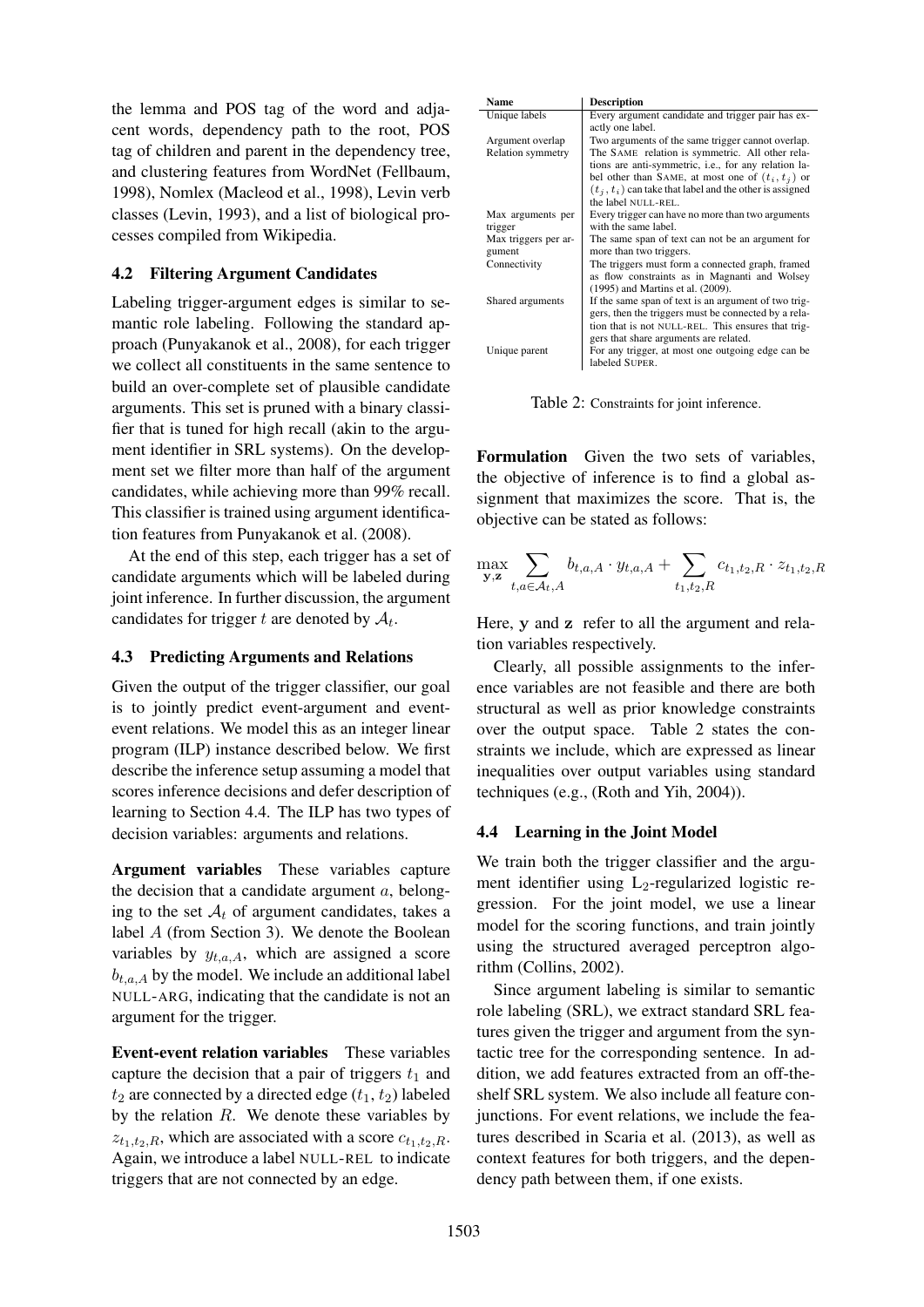### 5 Question Answering via Structures

This section describes our question answering system that, given a process structure, a question and two answers, chooses the correct answer (steps 2 and 3 in Figure 1).

Our strategy is to treat the process structure as a small knowledge-base. We map each answer along with the question into a *structured query* that we compare against the structure. The query can prove either the correctness or incorrectness of the answer being considered. That is, either we get a valid match for an answer (proving that the corresponding answer is correct), or we get a refutation in the form of a contradicted causal chain (thus proving that the *other answer* is correct). This is similar to theorem proving approaches suggested in the past for factoid question answering (Moldovan et al., 2003).

The rest of this section is divided into three parts: Section 5.1 defines the queries we use, Section 5.2 describes a rule-based algorithm for converting a question and an answer into a query and finally, 5.3 describes the overall algorithm.

### 5.1 Queries over Processes

We model a query as a directed graph path with regular expressions over edge labels. The bottom right portion of Figure 1 shows examples of queries for our running example. In general, given a question and one of the answer candidates, one end of the path is populated by a trigger/argument found in the question and the other is populated with a trigger/ argument from the answer.

We define a query to consist of three parts:

- 1. A regular expression over relation labels, describing permissible paths,
- 2. A source trigger/argument node, and
- 3. A target trigger/argument node.

For example, the bottom query in Figure 1 looks for paths labeled with CAUSE or ENABLE edges from the event *split* to the event *transfer*.

Note that the representation of questions as directed paths is a modeling choice and did not influence the authoring of the questions. Indeed, while most questions do fit this model, there are rare cases that require a more complex query structure.

### 5.2 Query Generation

Mapping a question and an answer into a query involves identifying the components of the query listed above. We do this in two phases: (1) In the *alignment phase*, we align triggers and arguments in the question and answer to the process structure to give us candidate source and target nodes. (2) In the *query construction phase*, we identify the regular expression and the direction of the query using the question, the answer and the alignment.

We identify three broad categories of QA pairs (see Table 3) that can be identified using simple lexical rules: (a) *Dependency questions* ask which event or argument depends on another event or argument, (b) *Temporal questions* ask about temporal ordering of events, and (c) *True-false questions* ask whether some fact is true. Below, we describe the two phases of query generation primarily in the context of dependency questions with a brief discussion about temporal and true-false questions at the end of the section.

Alignment Phase We align triggers in the structure to the question and the answer by matching lemmas or nominalizations. In case of multiple matches, we use the context to disambiguate and resolve ties using the highest matching candidate in the syntactic dependency tree.

We align arguments in the question and the answer in a similar manner. Since arguments are typically several words long, we prefer maximal spans. Additionally, if a question (or an answer) contains an aligned trigger, we prefer to align words to its arguments.

Query Construction Phase We construct a query using the aligned question and answer triggers/arguments. We will explain query construction using our running example (reproduced as the dependency question in Table 3).

First, we identify the source and the target of the query. We select either the source or the target to be a question node and populate the other end of the query path with an answer node. To make the choice between source or target for the question node, we use the main verb in the question, its voice and relative position of the question word with respect to the main verb. In our example, the main verb *lead to* is in active voice and the question word *what* is not in subject position. This places the trigger from the question as the source of the query path (see both queries in the bottom right portion of the running example). In contrast, had the verb been *require*, the trigger would be the target of the query. We construct two verb clusters that indicate query direction using a small seed set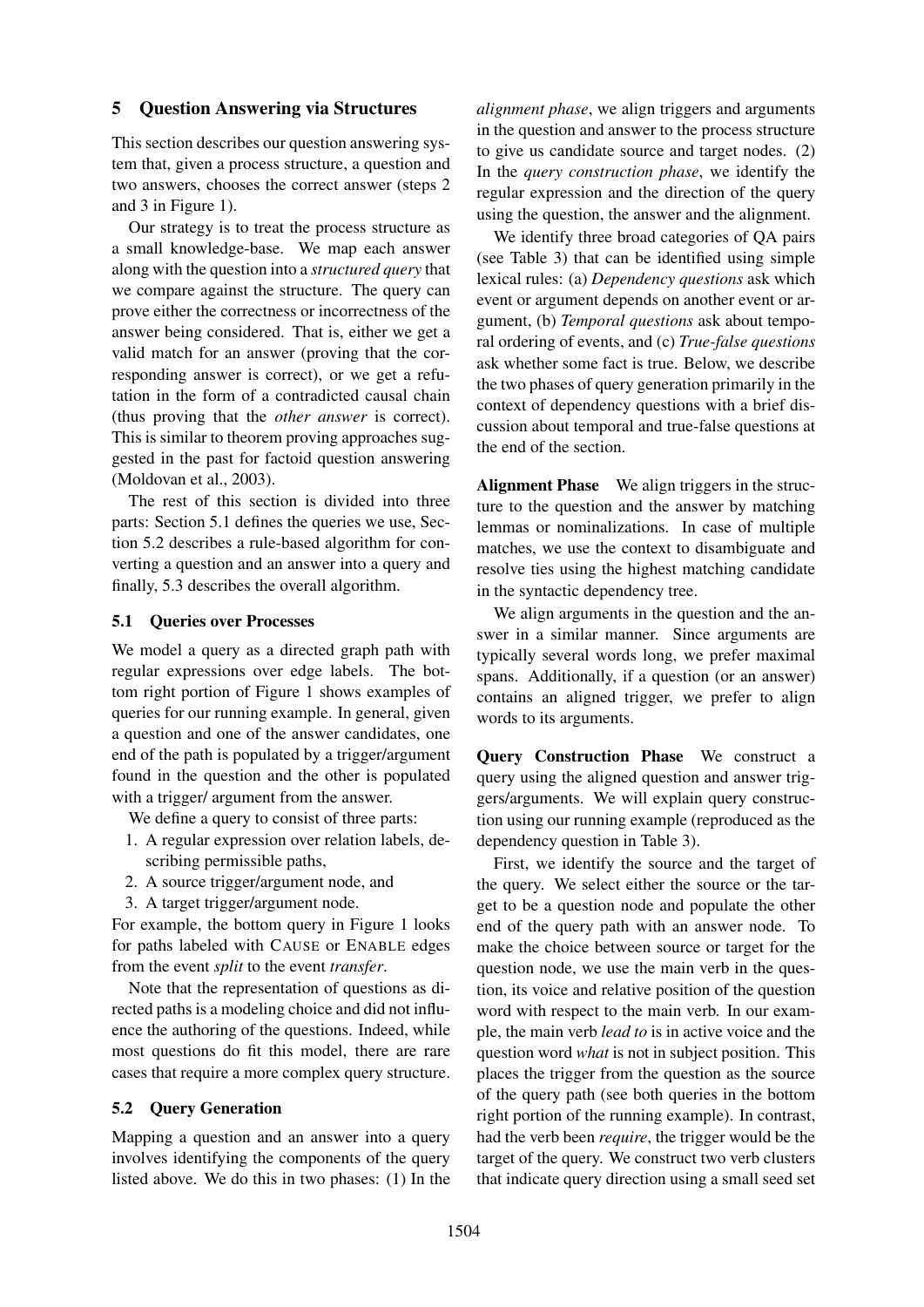| <b>Type</b> | <b>Example</b>                                                           | # $(%)$      |
|-------------|--------------------------------------------------------------------------|--------------|
| Dependency  | <b>Q</b> : What can the splitting of water lead to?                      | 407 (69.57%) |
|             | a: Light absorption                                                      |              |
|             | <b>b</b> : Transfer of ions                                              |              |
| Temporal    | Q: What is the correct order of events?                                  | 57 (9.74%)   |
|             | a: PDGF binds to tyrosine kinases, then cells divide, then wound healing |              |
|             | b: Cells divide, then PDGF binds to tyrosine kinases, then wound healing |              |
| True-False  | <b>Q</b> : Cdk associates with MPF to become cyclin                      | 121 (20.68%) |
|             | a: True                                                                  |              |
|             | <b>b</b> : False                                                         |              |

Table 3: Examples and statistics for each of the three coarse types of questions.

| Is main verb trigger? |              |  |                |                                        |
|-----------------------|--------------|--|----------------|----------------------------------------|
|                       | Yes          |  | No             |                                        |
|                       |              |  |                |                                        |
| Condition             | Regular Exp. |  | Condition      | Regular Exp.                           |
| Wh- word subjective?  | <b>AGENT</b> |  | default        | $(ENABLE SUPER)^+$                     |
| Wh-word object?       | THEME        |  | <b>DIRECT</b>  | (ENABLE SUPER)                         |
|                       |              |  | <b>PREVENT</b> | (ENABLE SUPER)* PREVENT(ENABLE SUPER)* |

Figure 3: Rules for determining the regular expressions for queries concerning two triggers. In each table, the condition column decides the regular expression to be chosen. In the left table, we make the choice based on the path from the root to the *Wh-* word in the question. In the right table, if the word *directly* modifies the main trigger, the DIRECT regular expression is chosen. If the main verb in the question is in the synset of *prevent*, *inhibit*, *stop* or *prohibit*, we select the PREVENT regular expression. Otherwise, the default one is chosen. We omit the relation label SAME from the expressions, but allow going through any number of edges labeled by SAME when matching expressions to the structure.

that we expand using WordNet.

The final step in constructing the query is to identify the regular expression for the path connecting the source and the target. Due to paucity of data, we do not map a question and an answer to arbitrary regular expressions. Instead, we construct a small set of regular expressions, and build a rule-based system that selects one. We used the training set to construct the regular expressions and we found that they answer most questions (see Section 6.4). We determine the regular expression based on whether the main verb in the sentence is a trigger and whether the source and target of the path are triggers or arguments. Figure 3 shows the possible regular expressions and the procedure for choosing one when both the source and target are triggers. If either of them are argument nodes, we append the appropriate semantic role to the regular expression, based on whether the argument is the source or the target of the path (or both).

True-false questions are treated similarly, except that both source and target are chosen from the question. For temporal questions, we seek to identify the ordering of events in the answers. We use the keywords *first*, *then*, or *simultaneously* to identify the implied order in the answer. We use the regular expression  $\text{SUPER}^+$  for questions asking about simultaneous events and  $ENABLE<sup>+</sup>$  for those asking about sequential events.

#### 5.3 Answering Questions

We match the query of an answer to the process structure to identify the answer. In case of a match, the corresponding answer is chosen. The matching path can be thought of as a *proof* for the answer.

If neither query matches the graph (or both do), we check if either answer contradicts the structure. To do so, we find an undirected path from the source to the target. In the event of a match, if the matching path traverses any ENABLE edge in the incorrect direction, we treat this as a *refutation* for the corresponding answer and select the other one. In our running example, in addition to the valid path for the second query, for the first query we see that there is an undirected path from *split* to *absorb* through *transfer* that matches the first query. This tells us that *light absorption* cannot be the answer because it is not along a causal path from *split*.

Finally, if none of the queries results in a match, we look for any unlabeled path between the source and the target, before backing off to a dependencybased proximity baseline described in Section 6. When there are multiple aligning nodes in the question and answer, we look for any proof or refutation before backing off to the baselines.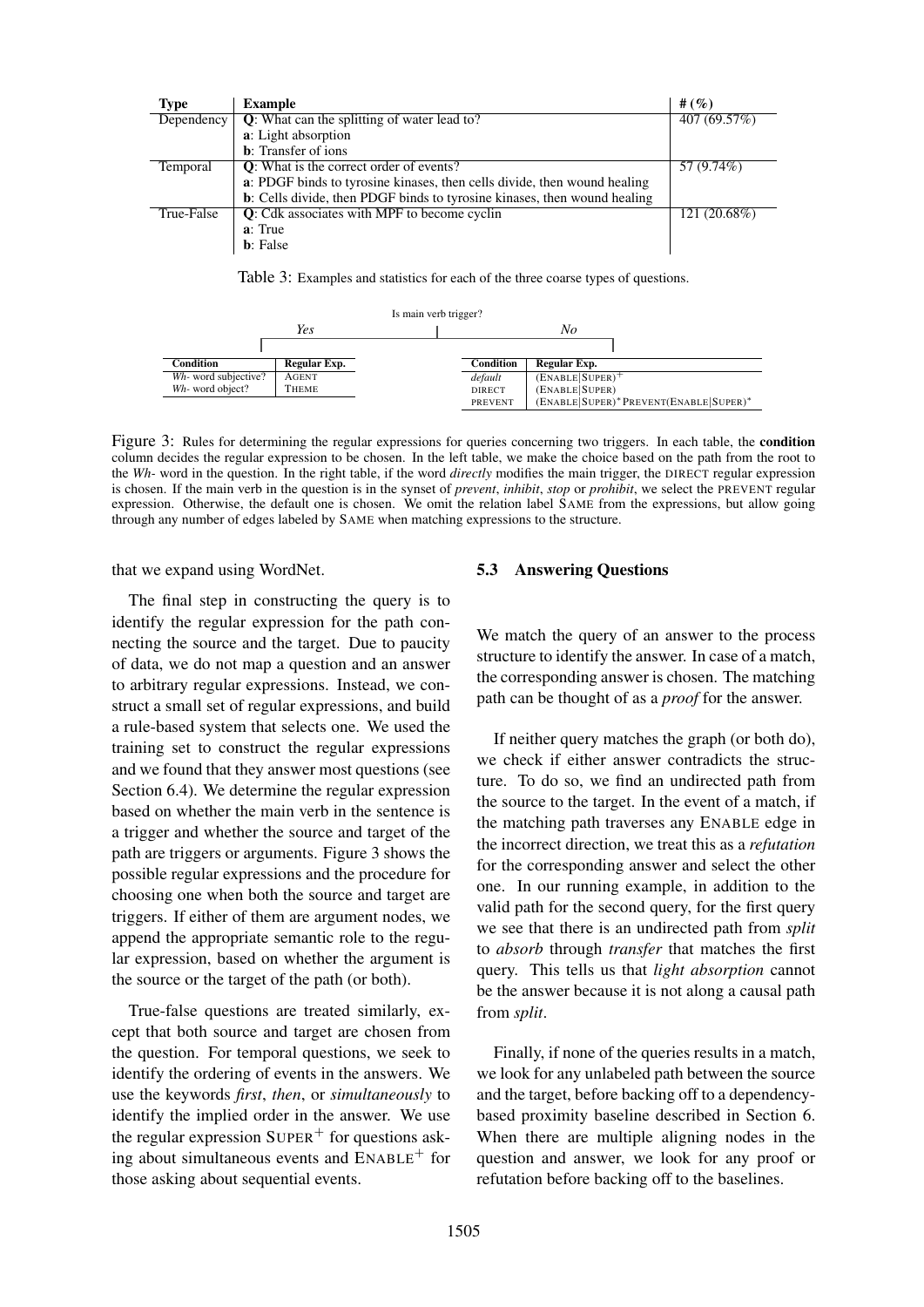### 6 Empirical Evaluation

In this section we aim to empirically evaluate whether we can improve reading comprehension accuracy by predicting process structures. We first provide details of the experimental setup.

#### 6.1 Experimental setup

We used 150 processes (435 questions) for training and 50 processes (150 questions) as the test set. For development, we randomly split the training set 10 times (80%/20%), and tuned hyperparameters by maximizing average accuracy on question answering. We preprocessed the paragraphs with the Stanford CoreNLP pipeline version 3.4 (Manning et al., 2014) and Illinois SRL (Punyakanok et al., 2008; Clarke et al., 2012). We used the Gurobi optimization package<sup>3</sup> for inference.

We compare our system PROREAD to baselines that do not have access to the process structure:

- 1. BOW: For each answer, we compute the proportion of content word lemmas covered by the paragraph and choose the one with higher coverage. For true-false questions, we compute the coverage of the question statement, and answer "True" if it is higher than a threshold tuned on the development set.
- 2. TEXTPROX: For dependency questions, we align content word lemmas in both the question and answer against the text and select the answer whose aligned tokens are closer to the aligned tokens of the question. For temporal questions, we return the answer for which the order of events is identical to their order in the paragraph. For true-false questions, we return "True" if the number of bigrams from the question covered in the text is higher than a threshold tuned on the development set.
- 3. SYNTPROX: For dependency questions, we use proximity as in TEXTPROX, except that distance is measured using dependency tree edges. To support multiple sentences we connect roots of adjacent sentences with bidirectional edges. For temporal questions this baseline is identical to TEXTPROX. For truefalse questions, we compute the number of dependency tree edges in the question statement covered by edges in the paragraph (an edge has a source lemma, relation, and target lemma), and answer "True" if the coverage is

| Method          | Depen. | Temp. | True- | All  |
|-----------------|--------|-------|-------|------|
|                 |        |       | false |      |
| PROREAD         | 68.1   | 80.0  | 55.6  | 66.7 |
| <b>SYNTPROX</b> | 61.9   | 70.0  | 48.1  | 60.0 |
| <b>TEXTPROX</b> | 58.4   | 70.0  | 33.3  | 54.7 |
| <b>B</b> ow     | 47.8   | 40.0  | 44.4  | 46.7 |
| GOLD.           | 77 Q   | 80.0  | 70.4  | 76.7 |

Table 4: Reading comprehension test set accuracy. The All column shows overall accuracy across all questions. The first three columns show accuracy for each coarse type.

higher than a threshold tuned on the training set.

To separate the contribution of process structures from the performance of our structure predictor, we also run our QA system given manually annotated gold standard structures (GOLD).<sup>4</sup>

#### 6.2 Reading Comprehension Task

We evaluate our system using accuracy, i.e., the proportion of questions answered correctly. Table 4 presents test set results, where we break down questions by their coarse-type.

PROREAD improves accuracy compared to the best baseline by 6.7 absolute points (last column). Most of the gain is due to improvement on dependency questions, which are the most common question type. The performance of BOW indicates that lexical coverage alone does not distinguish the correct answer from the wrong answer. In fact, guessing the answer with higher lexical overlap results in performance that is slightly lower than random. Text proximity and syntactic proximity provide a stronger cue, but exploiting predicted process structures substantially outperforms these baselines.

Examining results using gold information highlights the importance of process structures independently of the structure predictor. Results of GOLD demonstrate that given gold structures we can obtain a dramatic improvement of almost 17 points compared to the baselines, using our simple deterministic QA system.

Results on true-false questions are low for PROREAD and all the baselines. True-false questions are harder for two main reasons. First, in dependency and temporal questions, we create a query for both answers, and can find a proof or a refutation for either one of them. In true-false

<sup>3</sup>http://www.gurobi.com/

<sup>&</sup>lt;sup>4</sup>We also ran an experiment where gold triggers are given and arguments and relations are predicted. We found that this results in slightly higher performance compared to PROREAD.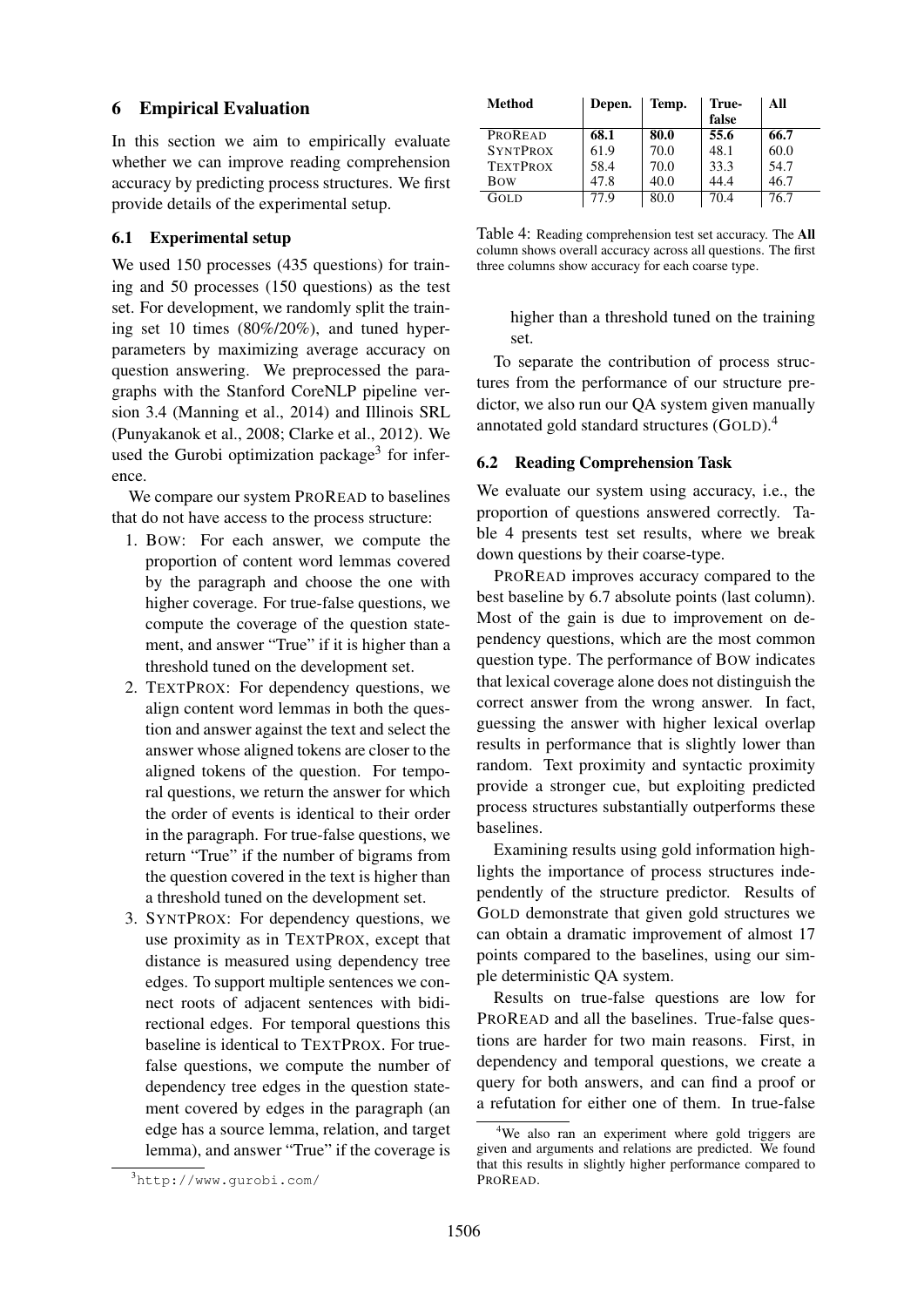|                 | <b>Precision</b> | Recall | к,   |
|-----------------|------------------|--------|------|
| <i>Triggers</i> | 75.4             | 73.9   | 74.6 |
| Arguments       | 43.4             | 34.4   | 38.3 |
| Relations       | 27.0             |        | 24.6 |

Table 5: Structured prediction test set results.

questions we must determine given a single statement whether it holds. Second, an analysis of truefalse questions reveals that they focus less on relations between events and entities in the process, and require modeling lexical variability.<sup>5</sup>

#### 6.3 Structure Prediction Task

Our evaluation demonstrates that gold structures improve accuracy substantially more than predicted structures. To examine this, we now directly evaluate the structure predictor by comparing micro-average precision, recall and  $F_1$  between predicted and gold structures (Table 5).

While performance for trigger identification is reasonable, performance on argument and relation prediction is low. This explains the higher performance obtained in reading comprehension given gold structures. Note that errors in trigger prediction propagate to argument and relation prediction – a relation cannot be predicted correctly if either one of the related triggers is not previously identified. One reason for low performance is the small size of the dataset. Thus, training process predictors with less supervision is an important direction for future work. Furthermore, the task of process prediction is inherently difficult, because often relations are expressed only indirectly in text. For example, in Figure 1 the relation between *water splitting* and *transfer of ions* is only recoverable by understanding that water provides the ions that need to be transferred.

Nevertheless, we find that questions can often be answered correctly even if the structure contains some errors. For example, the gold structure for the sentence *"Some* . . . *radioisotopes have long half-lives, allowing* . . . *"*, contains the trigger *long half-lives*, while we predict *have* as a trigger and *long half-lives* as an argument. This is good enough to answer questions related to this part of the structure correctly, and overall, to improve performance using predicted structures.

| <b>Reason</b>                | GOLD | <b>PROREAD</b> |
|------------------------------|------|----------------|
| Alignment                    | 35%  | 15%            |
| Missing from annotation      | 25%  | 10%            |
| Entity coreference           | 20%  | 10%            |
| Missing regular expression   | 10%  |                |
| Lexical variability          | 5%   | 10%            |
| Error in predicted structure |      | 55%            |
| Other                        | 5%   |                |
|                              |      |                |

Table 6: Error analysis results. An explanation of the various categories are in the body of the paper.

#### 6.4 Error Analysis

This section presents the results of an analysis of 20 sampled errors of GOLD (gold structures), and 20 errors of PROREAD (predicted structures). We have categorized the primary reason for error in Table 6.

As expected, the main problem when using predicted structures, is structure errors which account for more than half of the errors.

Errors in GOLD are distributed across various categories, which we briefly describe. *Alignment* errors occur due to multiple words aligning to multiple triggers and arguments. For example, in the question *"What is the result of gases being produced in the lysosome?"*, the answer *"engulfed pathogens are poisoned"* is incorrectly aligned to the trigger *engulfed* rather than to *poisoned*.

Another reason for errors are cases where questions are asked about parts of the paragraph that are *missing from annotation*. This is possible since questions were authored independently of structure annotation. Two other causes for errors are *entity coreference* errors, where a referent for an entity is missing from the structure, and *lexical variability*, where the author of questions uses names for triggers or arguments that are missing from the paragraph, and so alignment fails.

Last, in 10% of the cases in GOLD we found that the answer could not be retrieved using the set of regular expressions that are currently used by our QA system.

#### 7 Discussion

This work touches on several strands of work in NLP including information extraction, semantic role labeling, semantic parsing and reading comprehension.

Event and relation extraction have been studied via the ACE data (Doddington et al., 2004) and related work. The BioNLP shared tasks (Kim et al., 2009; Kim et al., 2011; Riedel and McCal-

<sup>&</sup>lt;sup>5</sup>The low performance of TEXTPROX and SYNTPROX on true-false questions can also be attributed to the fact that we tuned a threshold parameter on the training set, and this did not generalize well to the test set.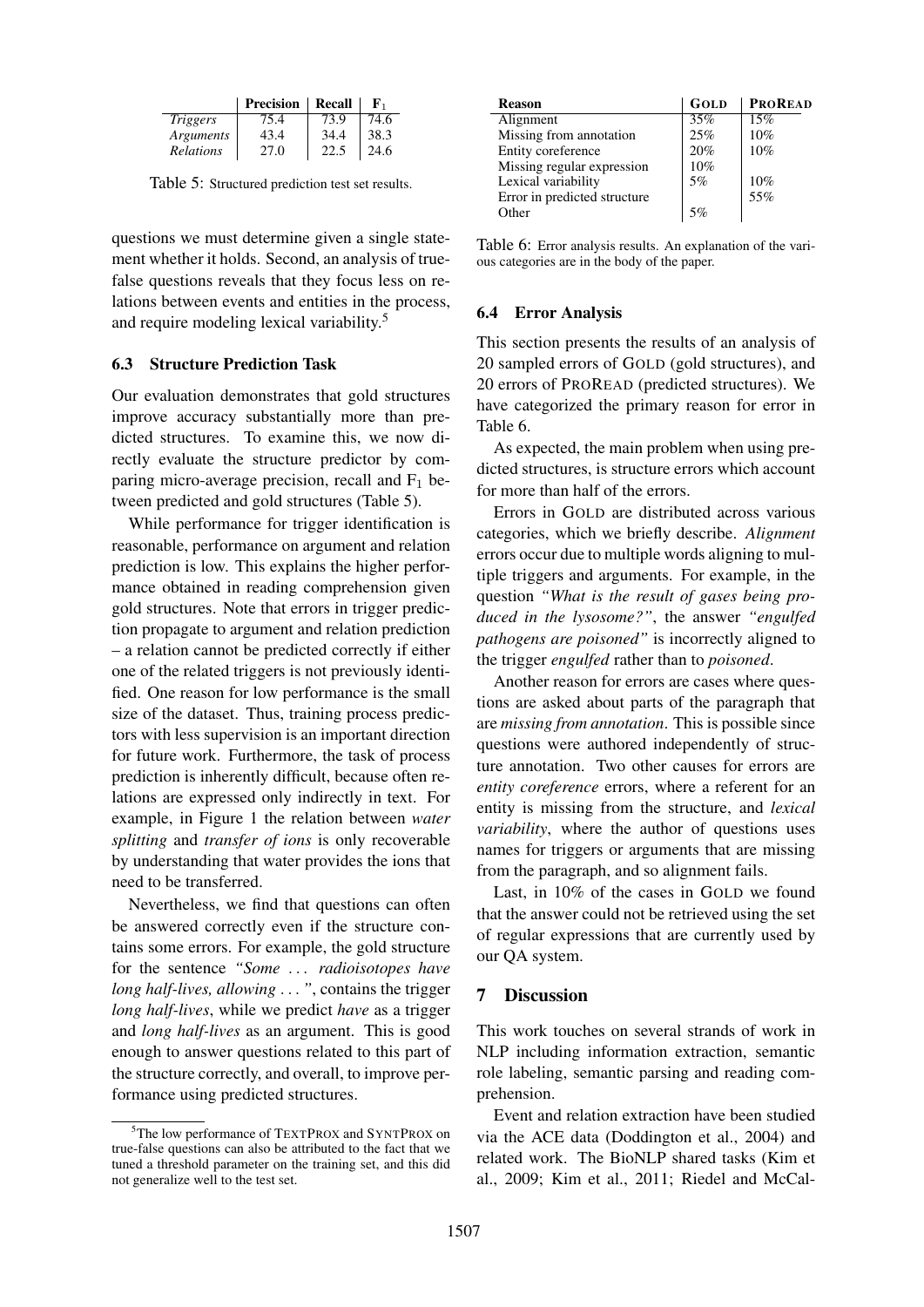lum, 2011) focused on biomedical data to extract events and their arguments. Event-event relations have been mostly studied from the perspective of temporal ordering; e.g., (Chambers and Jurafsky, 2008; Yoshikawa et al., 2009; Do et al., 2012; Mc-Closky and Manning, 2012). The process structure predicted in this work differs from these lines of work in two important ways: First, we predict events, arguments *and* their interactions from multiple sentences, while most earlier work focused on one or two of these components. Second, we model processes, and thus target causal relations between events, rather than temporal order only.

Our semantic role annotation is similar to existing SRL schemes such as PropBank (Palmer et al., 2005), FrameNet (Ruppenhofer et al., 2006) and BioProp (Chou et al., 2006). However, in contrast to PropBank and FrameNet, we do not allow all verbs to trigger events and instead let the annotators decide on biologically important triggers, which are not restricted to verbs (unlike BioProp, where 30 pre-specified verbs were selected for annotation). Like PropBank and BioProp, the argument labels are not trigger specific.

Mapping questions to queries is effectively a semantic parsing task. In recent years, several lines of work addressed semantic parsing using various formalisms and levels of supervision (Zettlemoyer and Collins, 2005; Wong and Mooney, 2006; Clarke et al., 2010; Berant et al., 2013). In particular, Krishnamurthy and Kollar (2013) learned to map natural language utterances to referents in an image by constructing a KB from the image and then mapping the utterance to a query over the KB. This is analogous to our process of constructing a process structure and performing QA by querying that structure. In our work, we parse questions into graph-based queries, suitable for modeling processes, using a rule-based heuristic. Training a statistical semantic parser that will replace the QA system is an interesting direction for future research.

Multiple choice reading comprehension tests are a natural choice for evaluating machine reading. Hirschman et al. (1999) presented a bag-ofwords approach to retrieving sentences for reading comprehension. Richardson et al. (2013) recently released the MCTest reading comprehension dataset that examines understanding of fictional stories. Their work shares our goal of advancing micro-reading, but they do not focus on process understanding.

Developing programs that perform deep reasoning over complex descriptions of processes is an important step on the road to fulfilling the higher goals of machine reading. In this paper, we present an end-to-end system for reading comprehension of paragraphs which describe biological processes. This is, to the best of our knowledge, the first system to both predict a rich structured representation that includes entities, events and their relations, *and* utilize this structure for answering reading comprehension questions. We also created a new dataset, PROCESSBANK, which contains 200 paragraphs that are both fully-annotated with process structure, as well as accompanied by questions. We empirically demonstrated that modeling biological processes can substantially improve reading comprehension accuracy in this domain.

### Acknowledgments

The authors would like to thank Luke Amuchastegui for authoring the multiple-choice questions, and also the anonymous reviewers for their constructive feedback. We thank the Allen Institute for Artificial Intelligence for assistance in funding this work.

#### References

- Jonathan Berant, Andrew Chou, Roy Frostig, and Percy Liang. 2013. Semantic parsing on Freebase from question-answer pairs. In *Proceedings of EMNLP*.
- Neil Campbell and Jane Reece. 2005. *Biology*. Benjamin Cummings.
- Andrew Carlson, Justin Betteridge, Bryan Kisiel, Burr Settles, Estevam R. Hruschka Jr., and Tom M. Mitchell. 2010. Toward an architecture for neverending language learning. In *Proceedings of AAAI*.
- Nathanael Chambers and Daniel Jurafsky. 2008. Jointly combining implicit constraints improves temporal ordering. In *Proceedings of EMNLP*.
- Wen-Chi Chou, Richard Tzong-Han Tsai, Ying-Shan Su, Wei Ku, Ting-Yi Sung, and Wen-Lian Hsu. 2006. A semi-automatic method for annotating a biomedical proposition bank. In *Proceedings of the Workshop on Frontiers in Linguistically Annotated Corpora 2006*, July.
- James Clarke, Dan Goldwasser, Ming-Wei Chang, and Dan Roth. 2010. Driving semantic parsing from the world's response. In *Proceedings of CoNLL*.
- James Clarke, Vivek Srikumar, Mark Sammons, and Dan Roth. 2012. An NLP Curator (or: How I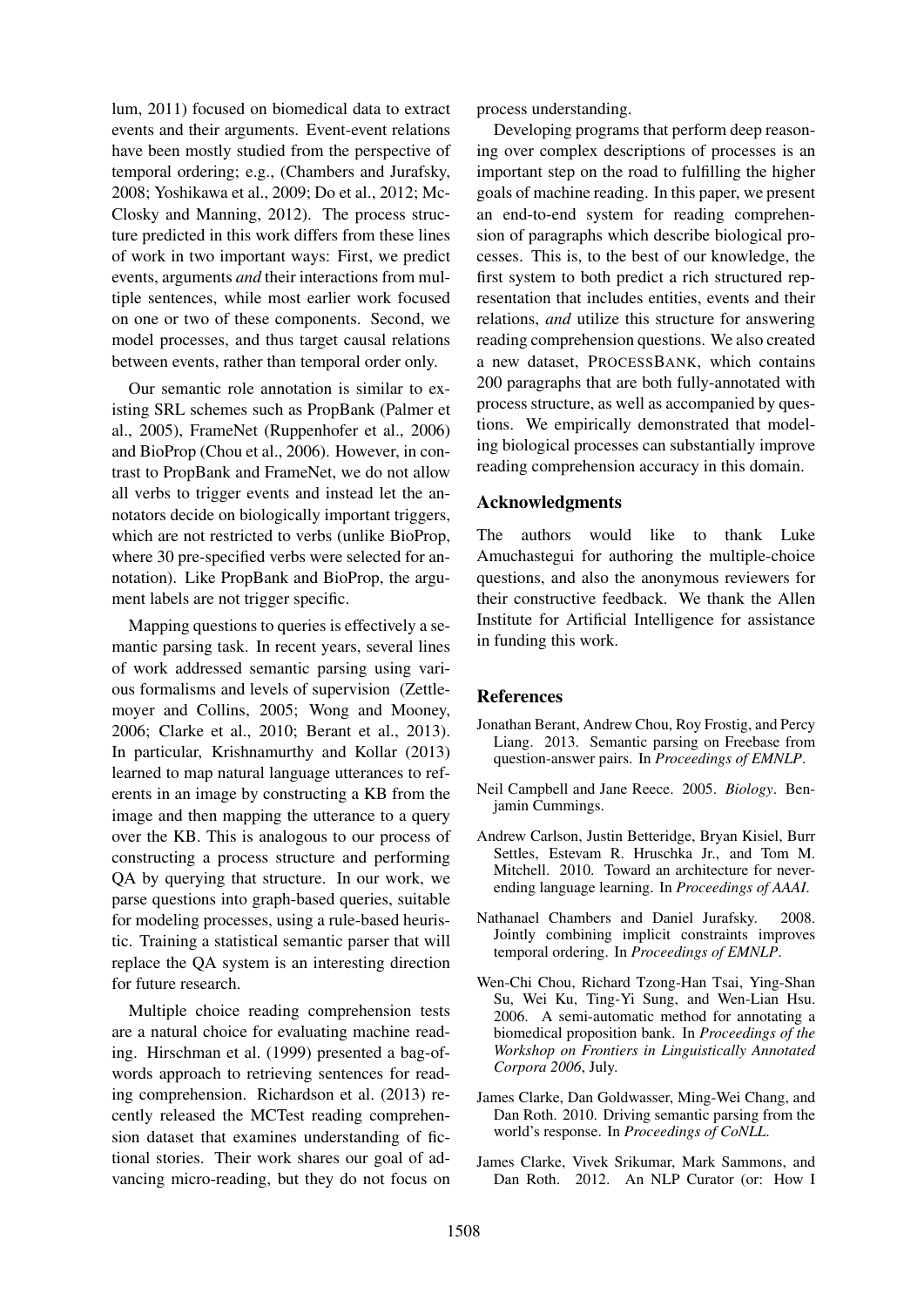Learned to Stop Worrying and Love NLP Pipelines). In *Proceedings of LREC*.

- Michael Collins. 2002. Discriminative training methods for hidden markov models: Theory and experiments with perceptron algorithms. In *Proceedings of ACL*.
- Quang Do, Wei Lu, and Dan Roth. 2012. Joint inference for event timeline construction. In *Proceedings of EMNLP-CoNLL*.
- George R. Doddington, Alexis Mitchell, Mark A. Przybocki, Lance A. Ramshaw, Stephanie Strassel, and Ralph M. Weischedel. 2004. The Automatic Content Extraction (ACE) Program-Tasks, Data, and Evaluation. In *Proceedings of LREC*.
- Oren Etzioni, Michele Banko, and Michael J. Cafarella. 2006. Machine reading. In *Proceedings of AAAI*.
- Anthony Fader, Stephen Soderland, and Oren Etzioni. 2011. Identifying relations for open information extraction. In *Proceedings of EMNLP*.
- Anthony Fader, Luke Zettlemoyer, and Oren Etzioni. 2013. Paraphrase-Driven Learning for Open Question Answering. In *Proceedings of ACL*.
- Christiane Fellbaum, editor. 1998. *WordNet: An electronic lexical database*. MIT Press.
- Lynette Hirschman, Marc Light, Eric Breck, and John D. Burger. 1999. Deep read: A reading comprehension system. In *Proceedings of ACL*.
- Jin-Dong Kim, Tomoko Ohta, Sampo Pyysalo, Yoshinobu Kano, and Junichi Tsujii. 2009. Overview of BioNLP 09 shared task on event extraction. In *Proceedings of BioNLP*.
- Jin-Dong Kim, Sampo Pyysalo, Tomoko Ohta, Robert Bossy, and Junichi Tsujii. 2011. Overview of BioNLP shared task 2011. In *Proceedings of BioNLP*.
- Jayant Krishnamurthy and Thomas Kollar. 2013. Jointly learning to parse and perceive: Connecting natural language to the physical world. *TACL*, 1:193–206.
- Nate Kushman, Yoav Artzi, Luke Zettlemoyer, and Regina Barzilay. 2014. Learning to automatically solve algebra word problems. In *Proceedings of ACL*.
- Beth Levin. 1993. *English verb classes and alternations: A preliminary investigation*. University of Chicago Press.
- Catherine Macleod, Ralph Grishman, Adam Meyers, Leslie Barrett, and Ruth Reeves. 1998. Nomlex: A lexicon of nominalizations. In *Proceedings of EU-RALEX*.
- Thomas L. Magnanti and Laurence A. Wolsey. 1995. Optimal trees. *Handbooks in operations research and management science*, 7:503–615.
- Christopher D. Manning, Mihai Surdeanu, John Bauer, Jenny Finkel, Steven J. Bethard, and David Mc-Closky. 2014. The Stanford CoreNLP natural language processing toolkit. In *Proceedings of ACL: System Demonstrations*.
- André L. Martins, Noah A. Smith, and Eric P. Xing. 2009. Concise integer linear programming formulations for dependency parsing. In *Proceedings of ACL/IJCNLP*.
- David McClosky and Christopher D. Manning. 2012. Learning constraints for consistent timeline extraction. In *Proceedings of EMNLP-CoNLL*.
- Dan Moldovan, Christine Clark, Sanda Harabagiu, and Steve Maiorano. 2003. Cogex: A logic prover for question answering. In *Proceedings of NAACL-HLT*.
- Martha Palmer, Paul Kingsbury, and Daniel Gildea. 2005. The proposition bank: An annotated corpus of semantic roles. *Computational Linguistics*, 31(1):71–106.
- Vasin Punyakanok, Dan Roth, and Wen-tau Yih. 2008. The importance of syntactic parsing and inference in semantic role labeling. *Computational Linguistics*, 34(2).
- Matthew Richardson, Christopher JC Burges, and Erin Renshaw. 2013. MCTest: A challenge dataset for the open-domain machine comprehension of text. In *Proceedings of EMNLP*.
- Sebastian Riedel and Andrew McCallum. 2011. Fast and robust joint models for biomedical event extraction. In *Proceedings of EMNLP*.
- Dan Roth and Wen-tau Yih. 2004. A linear programming formulation for global inference in natural language tasks. In *Proceedings of CoNLL*.
- Josef Ruppenhofer, Michael Ellsworth, Miriam RL Petruck, Christopher R. Johnson, and Jan Scheffczyk. 2006. FrameNet II: Extended theory and practice. *Berkeley FrameNet Release*, 1.
- Aju Thalappillil Scaria, Jonathan Berant, Mengqiu Wang, Peter Clark, Justin Lewis, Brittany Harding, and Christopher D. Manning. 2013. Learning biological processes with global constraints. In *Proceedings of EMNLP*.
- Pontus Stenetorp, Sampo Pyysalo, Goran Topić, Tomoko Ohta, Sophia Ananiadou, and Jun'ichi Tsujii. 2012. Brat: a web-based tool for NLP-assisted text annotation. In *Proceedings of the demonstrations at EACL*.
- Yuk Wah Wong and Raymond J. Mooney. 2006. Learning for semantic parsing with statistical machine translation. In *Proceedings of HLT-NAACL*.